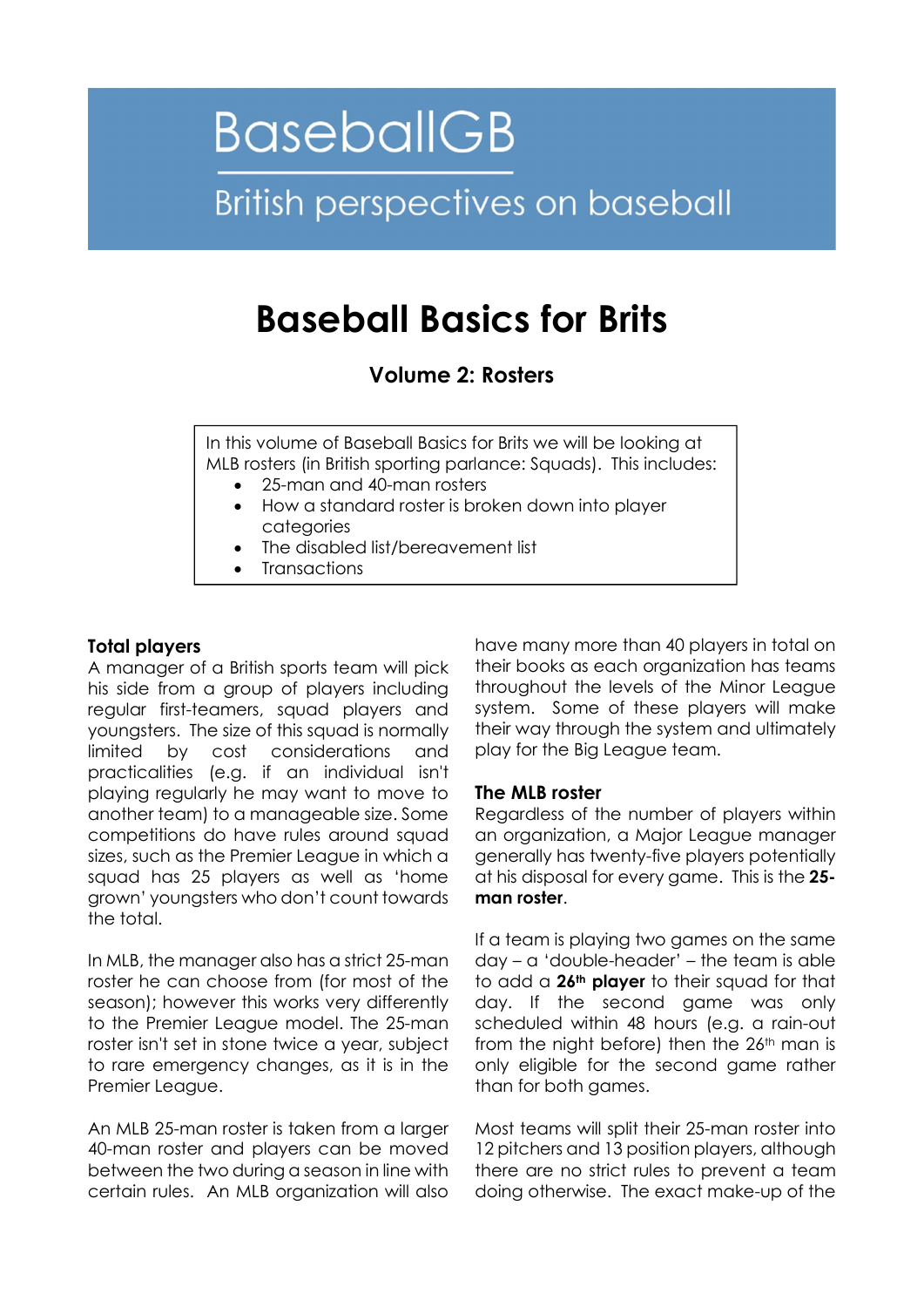roster will depend on several factors (e.g. personnel available), but as a guide the roster will normally be constructed in the following way.

## Position players

2 Catchers 6 Infielders 5 Outfielders

Only eight can play at any one time; the rest will be seated on the **bench** and can be brought in as a substitute at any point in the game. Players who enter the game to hit are referred to as **pinch-hitters**, while a manager may bring on a **pinch-runner** if the game is level and a speedy base-stealer is required. A weak defensive player may also be replaced in the later innings of a game by a better fielder.

Some teams will have a batter on the bench who is particularly skilled at hitting left or right-handed pitchers (or, more specifically, good at hitting one but not the other). At the extreme, this could involve two players

#### Left and right

Within the battle between a pitcher and batter, the batter tends to find it more difficult to face a pitcher of the same handedness (i.e. a right-handed hitter finds it harder to face a right-handed pitcher). There are various reasons for this, but the main one is the relative path of a breaking ball thrown by a pitcher.

A breaking ball is harder to hit if it breaks away from the batter rather than in towards the batter. If the pitcher and batter are the same handedness, the breaking ball will move away from the batter and the pitcher will have the advantage. A good way to remember this is to think of the letter 'P': a Pitcher Prefers to Pitch in a Pair (right paired with right, left paired with left).

One of the things that separates regular players (position players in the line-up most days, starting pitchers, the best relief pitchers) from bit-part players is the ability to overcome this trend and to perform well (or at least well enough) regardless.

in a team who form a **platoon**, one regularly playing against right-handed starting pitchers and one against left-handed starting pitchers.

Subject to absences through injury, the main position players on a team will play upwards of 150 games in a regular season, and each year a handful of players in the Majors will take some part in all 162 of their respective team's games.

# **Pitchers**

5 starters

7 relievers

Major League teams generally use a fiveman starting rotation. The rotation is necessary because of the intense schedule of MLB in which teams play virtually every day for six months in the regular season. By rotating five starting pitchers, each will receive four or five days of rest between starts. The best starting pitcher will be the number one starter and is often referred to as the team's **ace**. The next-best starter will be number two and so on, with the fourth and fifth spots referred to as the **'back of the** rotation'.

The spots in the rotation are not official, so teams can change the sequence around for tactical reasons if they wish. Generally this is avoided as teams like to keep their starting pitchers on a regular schedule. Additionally teams may use a four-man or six-man rotation at times depending on their schedule and the pitchers they have available.

A pitcher who is moved forward from his standard spot is said to be pitching on **short** rest (i.e. they haven't had their standard period of rest between starts) and some starters can struggle when placed in this position. Conversely, starters (and relievers) can be ineffective if they have had too much time off between appearances.

A team will hope for around 30-32 appearances from their main starting pitchers during the regular season, throwing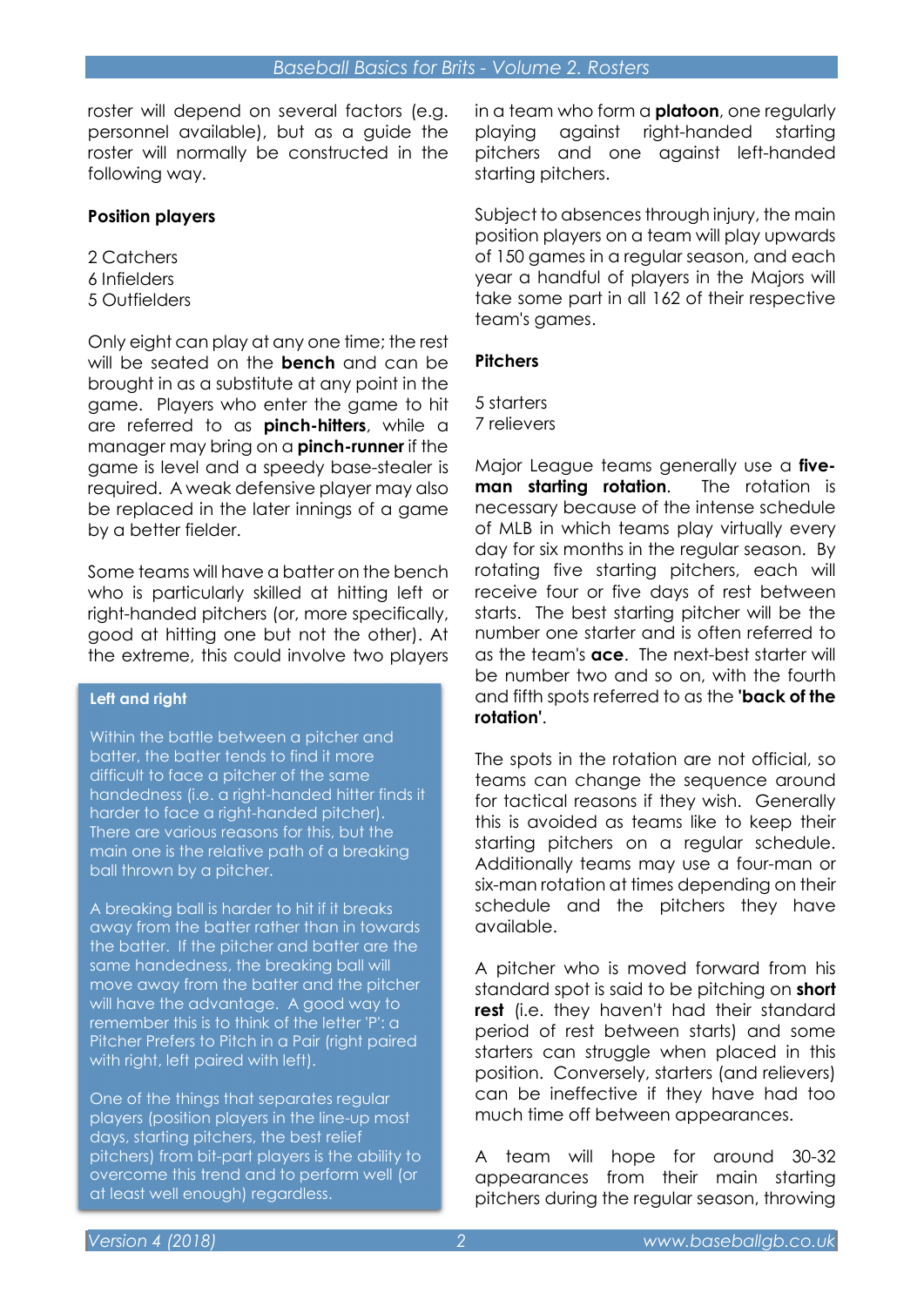approximately 200 innings all told, although it's becoming less common for pitchers to reach this mark as teams look to reduce the workload on their pitchers in an attempt to avoid injuries.

While a starter's objective is always to throw a complete game (to pitch all nine innings), in the majority of cases they are relieved of their duties part way through. This may be due to their pitch count (once a starter gets above 100 pitches they are generally taken out of the game fairly soon after), being ineffective or suffering an injury.

The manager will call on his **relief pitchers** in the **bullpen** to take up the pitching.

How the bullpen is used will be determined by the state of the game. If a starter has completed eight innings and his team is in the lead, the manager will call on the closer to get the final few outs to 'save' the win. If the starter is pulled after seven innings, the manager may call in the **set-up man** to bridge the gap to the closer. If a starter is knocked-out of the game by the opposition after just three innings, the manager may call on a **long-relief** pitcher to handle the next three or four innings.

Additionally, a reliever might be called upon solely to face one or two batters before he is taken out of the game and another reliever takes over. This is typically when a pitcher specializes against left or right-handed batters.

All of these tactical decisions are one of the key parts of a manager's job and how they use their bullpen can be the difference between a successful season and a disappointing one.

The amount of appearances a relief pitcher makes will depend on their role. Closers typically appear in between 60-70 games, while other relievers can pitch in between 70-80 games. Relievers tend to average one inning pitched per appearance.

#### 40-man roster

The 25-man roster is part of an extended 40-

#### man roster.

The other fifteen players are either injured or have been sent on an optional assignment to one of the team's minor league affiliates. For the final month of the regular season (i.e. from 1 September), the whole of the fortyman roster becomes active for selection.

Not all forty players will be used, not least because they would all have to be paid the Major League minimum salary. Teams who are certain to be in the play-offs may use a few additional players to let some of their regulars get a bit of a rest, while teams that are completely out of contention might want to give some of their younger players a taste of the big leagues, referred to as a 'cup of coffee'.

Rosters are paired back down to 25 for the play-offs.

#### Injuries – "The Disabled List."

As each team is restricted to picking from a pool of 25 active players for most of the season, the problem of injured players has to be addressed in a more structured way than British sports fans are used to.

When a player suffers an injury, his team is able to add a replacement to the twentyfive man active roster; however, the injured player has to be removed from the active roster and placed on the **disabled list** (more commonly referred to as the "DL") to make room.

So that teams can't make a mockery of the 25-man restriction, there are two rules attached to the DL. Firstly, a medical certificate is required to prove the player is genuinely injured, although that's pretty much a formality. Secondly, the time period that a player spends on the DL is strictly defined. There are two main disabled lists, a 10-day DL and a 60-day DL, plus a sevenday DL specifically for concussion-type injuries.

A player who is placed on the 10-day DL cannot return to the Major League roster for at least 10 days, 60 for the 60-day DL. This